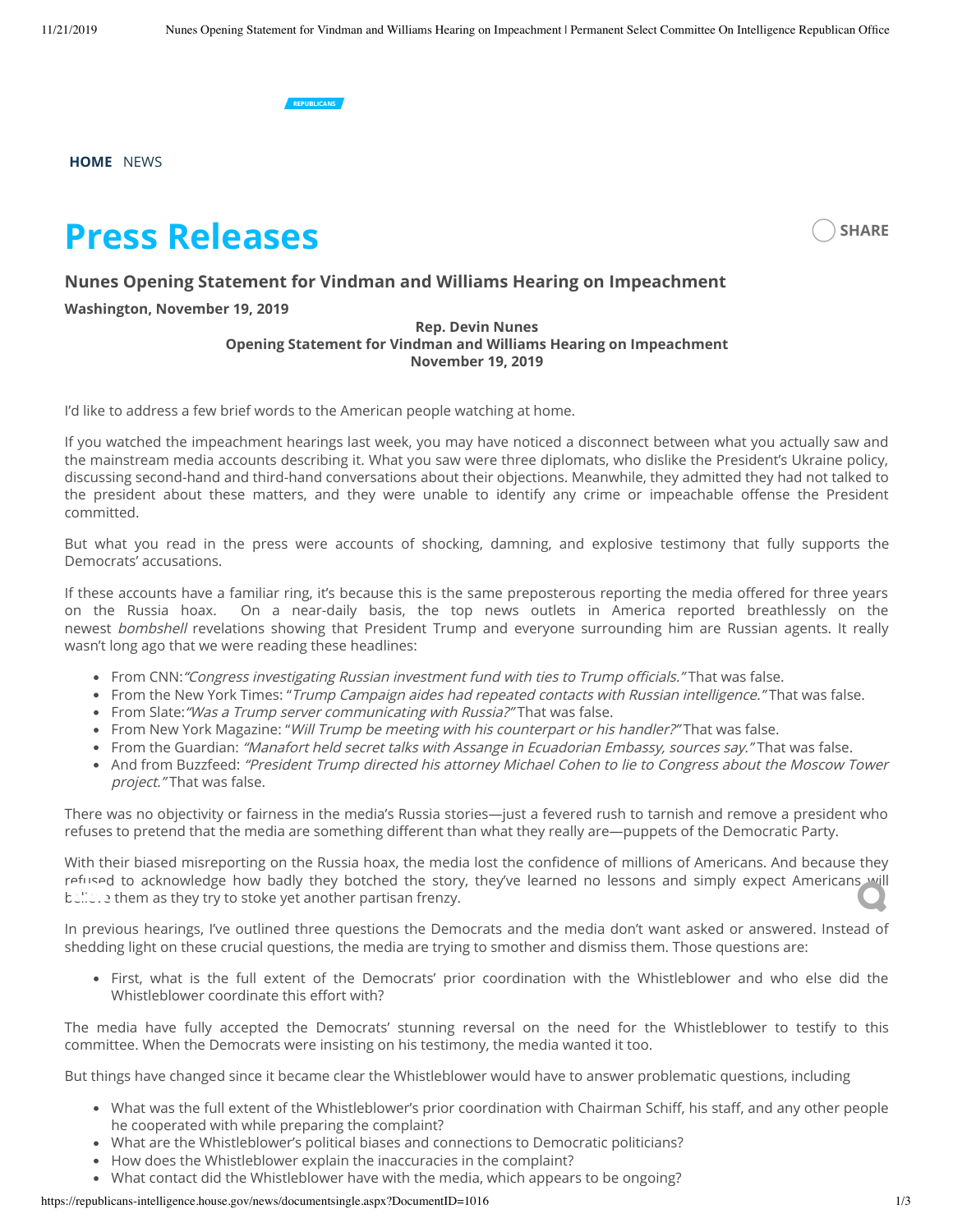

Whistleblower in their own Witness Protection Program.

My second question: What is the full extent of Ukraine's election meddling against the Trump campaign?

In these depositions and hearings, Republicans have cited numerous indications of Ukrainians meddling in the 2016 elections to oppose the Trump campaign. Many of these instances were reported, including the posting of many primary source documents, by veteran investigative journalist John Solomon.

Since the Democrats switched from Russia to Ukraine for their impeachment crusade, Solomon's reporting on Burisma, Hunter Biden, and Ukrainian election meddling has become inconvenient for the Democratic narrative, and so the media is furiously smearing and libeling Solomon.

In fact, the publication The Hill told its staff yesterday it would conduct a review of Solomon's Ukraine reporting. Coincidentally, the decision came just three days after a Democrat on this committee told a Hill writer that she would stop speaking to The Hill because it had run Solomon's stories, and she urged the writer to relay her concerns to Hill management.

So now that Solomon's reporting is a problem for the Democrats, it's a problem for the media as well.

I'd like to submit for the record John Solomon's October 31 story titled, "Debunking some of the Ukraine scandal myths about Biden and election interference." I encourage viewers today to read this story and draw your own conclusions about the evidence Solomon has gathered.

The concerted campaign by the media to discredit and disown one of their own colleagues is shocking. And we see it again in the sudden denunciations of New York Times reporter Ken Vogel as a conspiracy theorist after he covered similar issues, including a 2017 Politico piece entitled, "Ukrainian efforts to sabotage Trump backfire."

• And my third question: Why did Burisma hire Hunter Biden, what did he do for them, and did his position affect any U.S. government actions under the Obama administration?

We have now heard testimony from the Democrats' own witnesses that diplomats were concerned about a conflict of interest involving Hunter Biden. That's because he had secured a well-paid position, despite having no qualifications, on the board of a corrupt Ukrainian company while his father was Vice President charged with overseeing Ukrainian issues.

After trying out several different accusations against President Trump, the Democrats have recently settled on "bribery" according to widespread reports, they replaced their "quid pro quo" allegation because it wasn't polling well.

But if the Democrats and the media are suddenly so deeply concerned about bribery, you'd think they would take some interest in Burisma paying Hunter Biden \$83,000 a month. And you'd think they would be interested in Joe Biden threatening to withhold U.S. loan guarantees unless the Ukrainians fired a prosecutor who was investigating Burisma. That would be a textbook example of bribery.

The media, of course, are free to act as Democrat puppets, and they're free to lurch from the Russia hoax to the Ukraine hoax at the direction of their puppet masters. But they cannot reasonably expect to do so without alienating half the country who voted for the President they're trying to expel.

Americans have learned to recognize fake news when they see it, and if the mainstream press won't give it to them straight,<br>they''' go elsewhere to find it—which is exactly what the American people are doing. they''ll go elsewhere to find it—which is exactly what the American people are doing.

[Majority](http://democrats-intelligence.house.gov/) [Privacy Policy](https://republicans-intelligence.house.gov/privacy)

## **CONTACT**